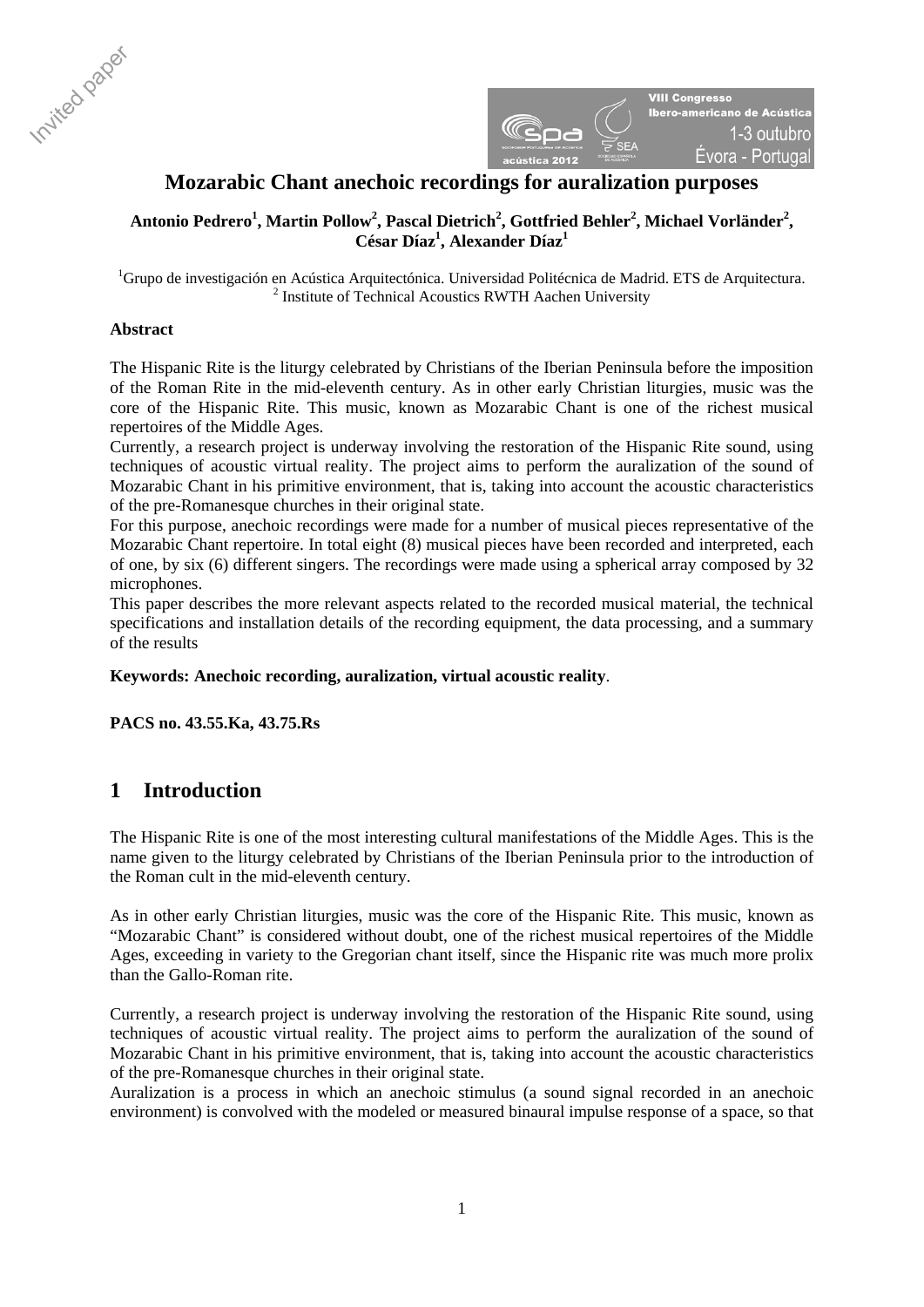the listener can have a binaural listening experience corresponding to the sound stimulus played in this space [1].

Anechoic recordings can be made with a single microphone in the frontal direction of the source, but if the sound source does not have an even radiation in all directions, this recording technique does not represent correctly his acoustical properties. Therefore the source directivity knowledge is important in auralization for modeling the source radiation correctly.

In order to perform the auralizations of the ancient Hispanic rite, anechoic recordings of a series of pieces of the original Mozarabic Chant repertoire have been recorded. The recordings were made with a spherical array composed of 32 microphones, in order to obtain information on the directivity of the noise emission of the singers. These directivity data will be used to simulate the directional radiation of the sound sources in the auralizations.

# **2 The Hispanic Rite and the Mozaracbic Chant**

In the expansion of Christianity, by East and West in the early centuries of the Christian era, each local community adapted the liturgy in accordance with its own idiosyncrasies. Despite this, there were a number of factors of cohesion that made that different local liturgies maintained a common core. These unifying factors were, among others, the adoption of Latin as a common language for the liturgical celebrations, the reading of the sacred texts (the Holy Bible, Old and New Testament), and the tradition, inherited from the Jewish liturgy, to ornament these texts with singing.

We call "Hispanic Rite" to the liturgy of the Hispanic Church that was widely practiced by Christians in the Iberian Peninsula until the imposition of the Roman Rite in the mid-eleventh century.

Little is known about the formation of the rite and the connections and influences with other early Christian liturgical traditions. It seems that the new faith had a rapid implementation in Hispania, thanks to the evangelizing work done by the first bishops. The invasion of the Visigoths was, in its early days, a strain in the consolidation of the Hispanic liturgy, since they were followers of the Arian sect. The dispute ended when the Visigoth king Recaredo, abjured Arianism at the III Council of Toledo (589), and with him, all his court. Since then, began in Hispania a period of great creativity in terms of liturgical literature fostered by the Visigothic Court, whose peek in terms of consolidation and dissemination of the liturgy was in The  $7<sup>th</sup>$  century, when this rite was celebrated all over the Iberian Peninsula.

The Arab invasion of the Iberian Peninsula was a severe blow to the evolution of the Hispanic Rite. Many Visigoths convert to Islam, making the Catholics of the conquered lands become minority. Despite the social and economic pressure exerted by the invaders on the inhabitants who did not convert to Islam, the Christian minority decided to persevere in its liturgy. This group of people was called "Mozarabic", ie Arabized.

When the Franks reconquered the territory corresponding to the present Catalonia, several Benedictine monasteries settled there and introduced the common rite in Rome and in the Frankish kingdom, known as the Roman rite. In addition, Pope Alexander II, began a gradual replacement of Hispanic Rite by the Roman one. The process would culminate by Pope Gregory VII, when he got that in 1080, King Alfonso VI convened the Council of Burgos which abolished the Hispanic Rite in the kingdoms of Castile and Leon.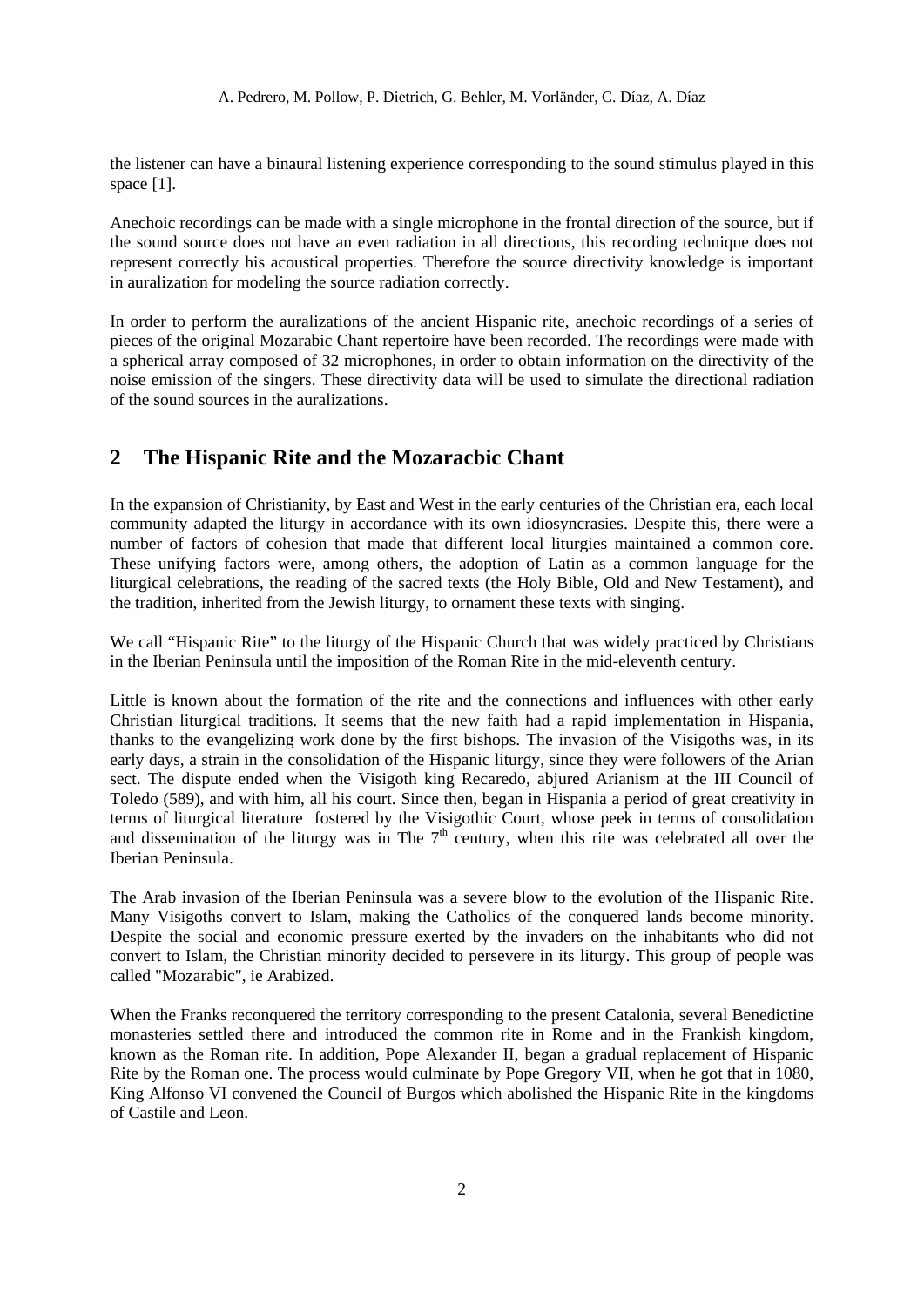A few years later, Alfonso VI reconquered Toledo. The Mozarabs of the city were granted with a number of privileges in recognition of their resistance and cooperation in the fight against the Arabs. Among the conferred privileges, The King granted them continuing holding their ancient liturgy in the then existing six parishes. Thus, the Hispanic Rite survived, though not without difficulties, in the following centuries, transmitted orally from generation to generation.

Cardinal Francisco Jiménez de Cisneros, when taking possession of the archbishop´s seat of Toledo in 1495, became aware of the religious and cultural value of the Mozarabic liturgy, and also warned of the dangers of extinction that threatened it. To ensure the continuity of this cult, Cardinal Cisneros established the Mozarabic Chapel, assigned the chapel of Corpus Christi of the Cathedral, so that there will be held every day the office and Mass in the ancient rite, and ordered the print edition of the liturgical books and song books of the Hispanic liturgy.

The music of the Hispanic Rite is known as "Mozarabic Chant". From what we know of it, is a vocal, monodic, diatonic and rhythm free music, whose musical forms present a number of analogies with those of the Roman rite, but also presenting appreciable differences.

The liturgy of the Hispanic Rite has been documented in a large number of manuscripts. These manuscripts also contained the music that accompanied the text, but written in a kind of primitive notation that does not decrypt the sounds pitch, which makes it impossible to be interpreted. Unfortunately, the development of musical notation to a system that accurately determined the pitch of the sounds occurred simultaneously with the abolition of the Hispanic Rite in favor of the Roman rite. For this reason the copyists did not take the work of transcribing, with the new notation, a body of liturgical music that in fact was actually out of use. The oral transmission of the repertoire for centuries caused the melodies transcribed by Cisneros at the end of the  $15<sup>th</sup>$  century, differ significantly from the ancient ones.

To date, it has only been possible to recover the music of about twenty pieces of the original repertoire [2]. Sixteen pieces from the Oficio de Difuntos (Office of the Dead) and three antiphons from the Office of Holy Thursday are preserved. In both cases, the melodies have been known thanks to the fact that in two original manuscripts [3] [4], someone deleted the original Visigothic neumes of these pieces and rewrote the music with Aquitanian notation. Also, and based on the comparison of the content of various manuscripts, had been recovered the original melodies of six pieces from the "Ordo de la consagración del altar" (Ordo of the consecration of the altar) and several "Preces" (invocations).

# **3 Anechoic Recodings**

#### **3.1 Recorded material and performers selection**

The musical pieces recorded have been performed by members of the musical group Schola Antiqua. Since its foundation in 1984 Schola Antiqua has focused its activities towards the study, research and interpretation of early music and especially Gregorian Chant. All of its members were formed as choirboys at the Choir School of the Sta. Cruz del Valle de los Caídos Abbey. Its repertoire covers the whole Western liturgical monody (Beneventano, Ambrosian, Mozarabic...) in its different forms, as well as the early polyphony of S. Marcial de Limoges, Notre-Dame, Ars Antiqua and Ars Nova.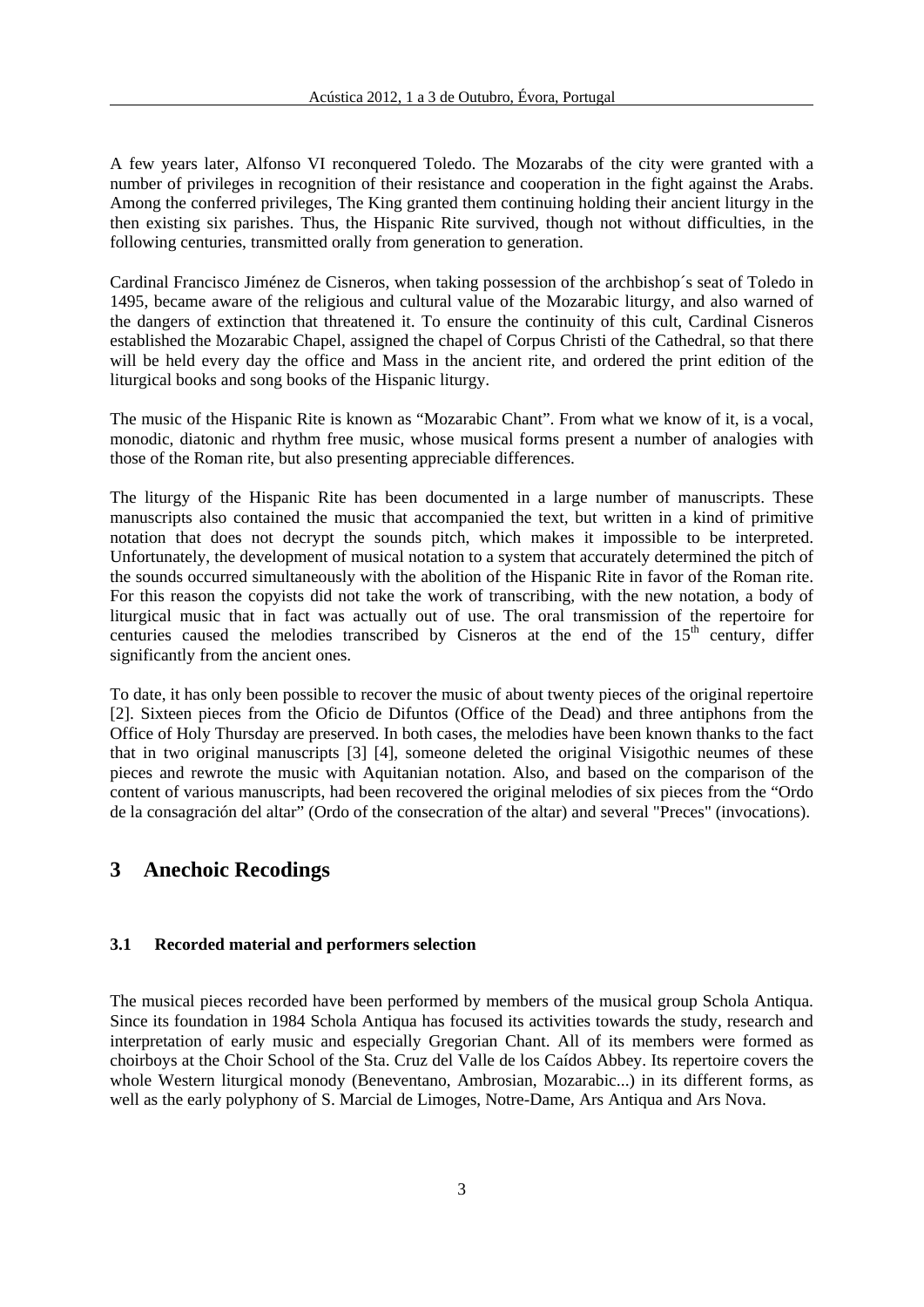Its records which are dedicated to pieces of Gregorian Repertoire are a result of its investigations and are reconstructed according to the most ancient manuscripts. They have made numerous recordings, including a monograph on the old Hispanic liturgy where the songs of the Oficio de Difuntos ("Office of the Dead") according to the mozarabic tradition appear for the first time according to the mozarabic tradition. This certifies them as one of the most important musical groups in the world in the study and interpretation of this code.

A total of eight pieces of the Mozarabic Chant repertoire have been recorded. Seven of them belong to the Office of the Dead, and the eighth to the Rite of Consecration of the Altar. In order to characterize different vocal timbres, the recording has been made by six different singers. Each of them has played all the musical pieces chosen.

The music selection has been made attempting the sample to be representative of the set of parts recovered from this repertoire. Music pieces have been chosen with a varied vocal range, so that pieces were selected with different Tenor notes. Efforts were also made that there was variety in regards of his melodic style, for which pieces have been selected with different melodic characters: melismatic, pneumatic and syllabic. Finally, we tried the sample possessed diversity of musical forms, including both responsorial and antiphonal styles.

### **3.2 Recording technique**

The chosen methodology has been to record separately to each of the singers in an anechoic chamber. We performed a simultaneous recording of the sound signal with two types of microphone systems: a main system consisting of a pair of high quality and low noise microphones, to get the master signal, and a spherical array of microphones intended to measure the directivity of the voice of the singers in real-time.

To achieve proper synchronization between the different singers in anechoic recordings, a reference video was previously recorded, that pictured the indications of the director of the choir, and whose soundtrack was the full choir sound signal. The reference video was played during the recordings using a tablet that stood in the light of the singer.

In order to achieve that, during the anechoic recording, the singer had a feeling as close as possible to the perceived in a normal interpretation with the full choir, a monitoring system was mounted that provided the musician, through headphones, the sound signal from the complete choir (the soundtrack of the reference video), mixed with his own voice to which we have added some artificial reverberation.

Intentionally, the singers were not instructed in their gestures during performance. Simply they had indications on the direction in which they should sing. Thus, the directivity functions obtained shall be representative of the normal behavior of musicians, including natural movements produced during performance.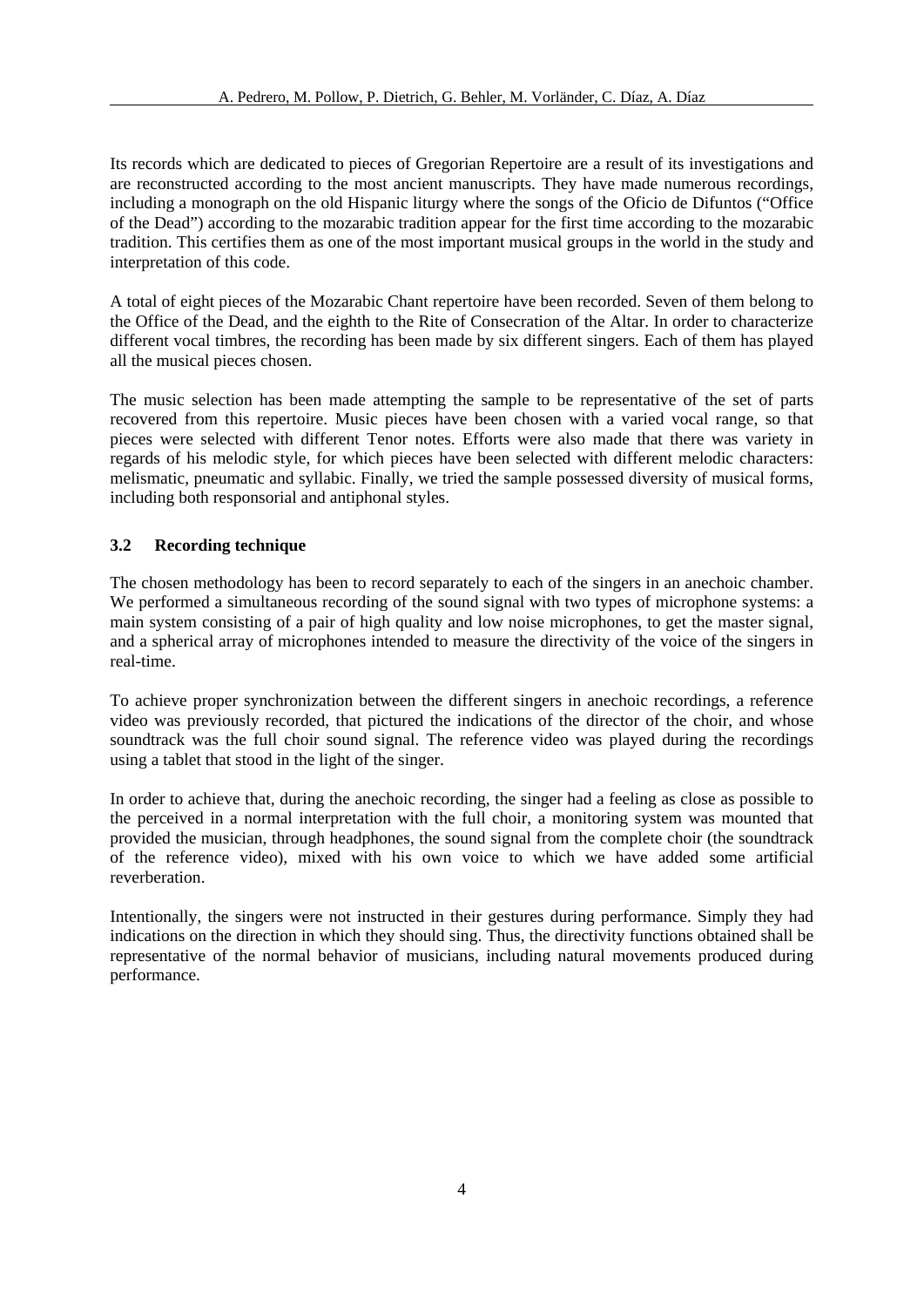

Figure 1 – Picture of one of the recording sessions.

## **3.3 Recording equipment**

To manage the signal routing in a simplified manner and to provide a low noise recording environment the scenario was strictly divided into an anechoic and low noise recording room and a control room. Only one musician is in the recording room at a time minimizing possible noise contributions. The recording engineer stays in the control room, which is separated by thick walls and isolated cable ducts, to ensure noiseless recordings.

Inside the recording room 31 Sennheiser KE4 electret condenser microphones are placed symmetrically around the singer at a distance of 2.08 m. The full setup of the array places one microphone at each face of a truncated dodecahedron [5]. The microphone position underneath the singer, however, is left blank to allow a support for the musician. Two low-noise Schoeps MK2 condenser microphones are placed in front of the musician with the same distance to the singer as the array microphones and a distance of approx. 20 cm apart from each other to record a high quality audio signal for auralization. The position was chosen according to the average main direction of the directivity pattern of a singer.

All microphones are connected to stage boxes that are connected via multi-core cables to the control room. A headphone for the singer is connected via a headphone preamplifier inside the anechoic chamber. The stereo audio signal from the video playback on the Apple iPad is routed via two DIboxes to the control room to avoid hums.

The microphones are calibrated using a pistonphone in order to account for the individual sensitivities. Custom-made absorbers around the microphones yield similar sensitivities for the directions on-axis and directions slightly off-axis, so that slight variation in the direction of the incoming sound does not change the recorded sound significantly.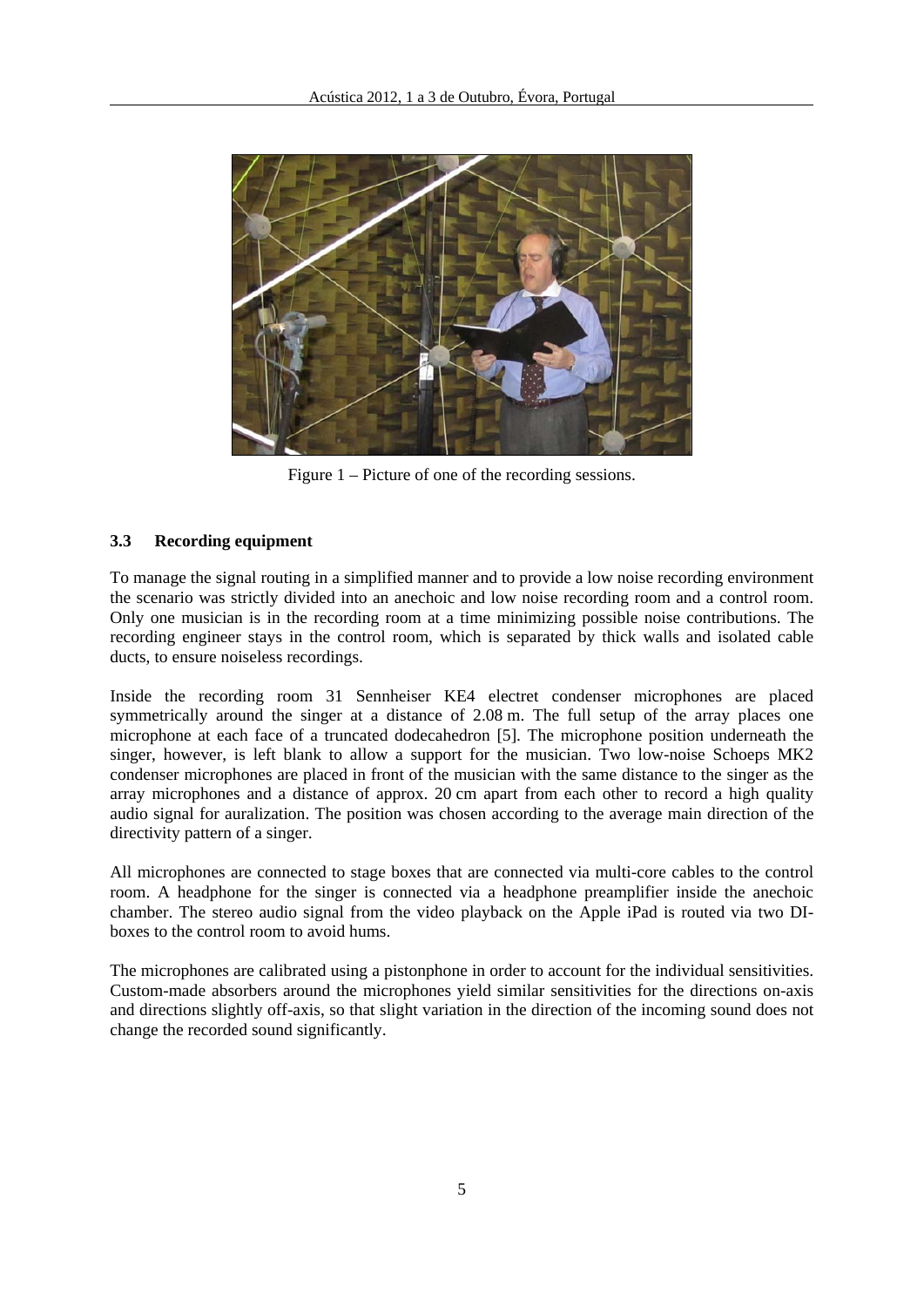

Figure 2 – Microphone array geometry.

In the control room all Sennheiser KE4 microphone channels are connected via multi-core cables to RME OctaMic microphone preamplifiers. These are connected to the PreSonus Firestudio Lightpipe via ADAT. The clock synchronization is also realized via ADAT. The Schoeps MK 2 channels and the iPad channels are connected to a PreSonus Firestudio 26x26 including microphone preamplifiers. Both PreSonus Firestudio devices are connected via Firewire protocol to an Apple MacBook Pro in a cascade and appear as a joint multi-channel sound card in Apple's Core Audio.

The signals from the Schoeps MK 2 are also used for monitoring purposes. A mixed mono signal is split and sent over an Alesis MidiVerb 4 to add some slight reverberation to the anechoic recording and then sent to a Yamaha AW2400 mixing console. The iPad audio channels are also split and sent to the mixing console where these signals are mixed with the wet microphone signals as monitoring and sent back to singer's headphones. The block diagram of the full setup as used for the recordings is depicted in Figure 3.

For multi-channel recording a software based solution was chosen consisting of an Apple MacBook Pro with Firewire and the digital audio workstation (DAW) software REAPER. All signals are synchronously recorded as independent channels and directly written to the internal hard disk of the laptop.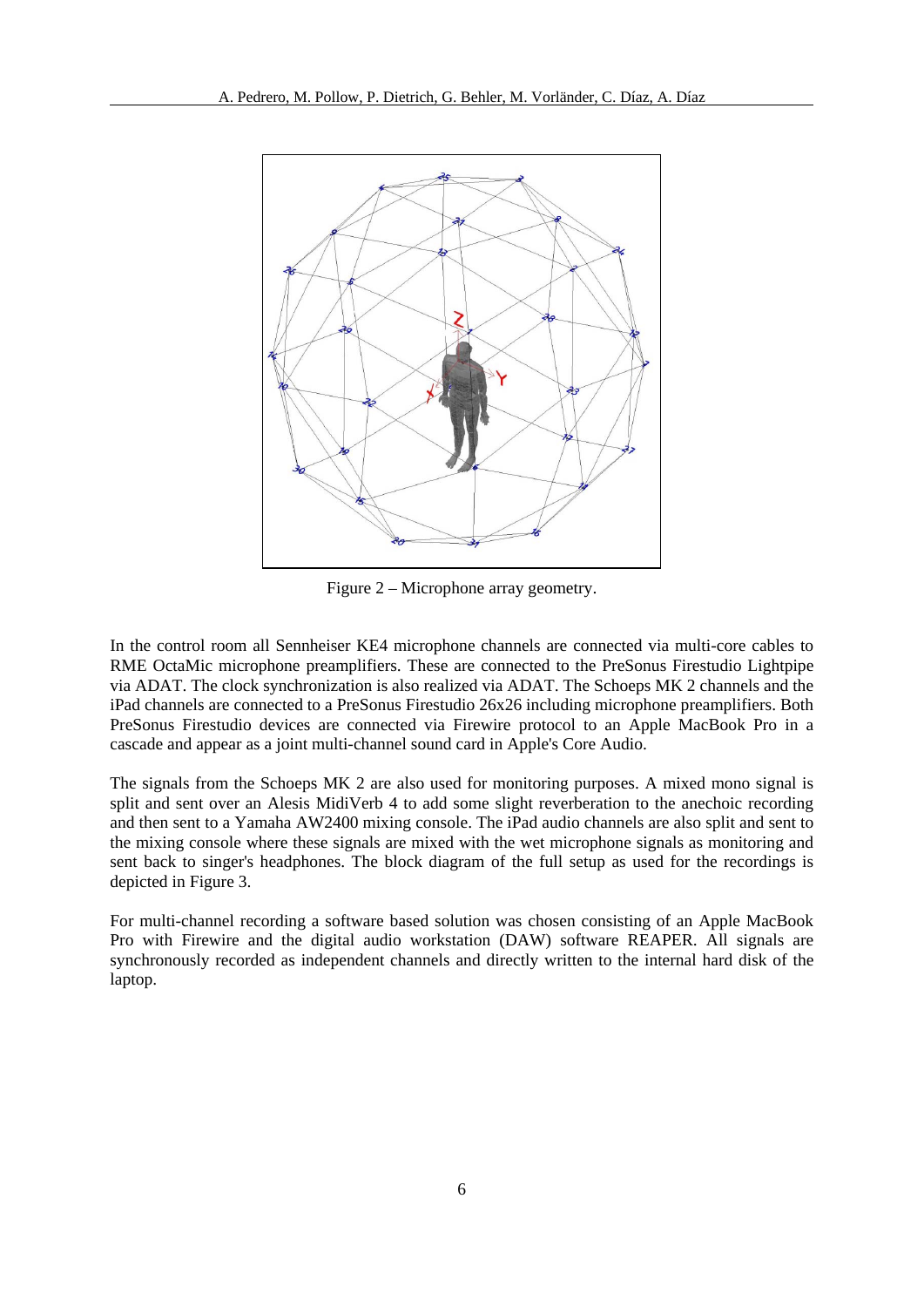

Figure 3 – Block diagram of the recording equipment.

### **3.4 Data post-processing**

The result of the recording is a multi-channel audio file with synchronized data of the 31 microphones of the spherical array and the high-quality stereo recording of the studio microphones. This data can either be used as raw data in order to auralize the tone color of the singers in the discrete directions, or interpolated on a full sphere in order to obtain a spatially continuous and time variant directivity pattern of each singer. The latter is especially useful in combination with room acoustical data that are obtained for variable directivity patterns, making the auralization of the singers in different rooms or acoustic spaces possible [6]. Furthermore, the iPad channels are used to synchronize the recorded tracks from different singers.

The simulation of the full choir can be done for the individual singers at different positions, possibly even with changing positions over time, enhancing a realistic auralization and the immersion into the virtual environments.

The interpolation of the data onto a higher spatial resolution can be done by a Spherical Harmonic Transformation (SHT) of the recorded data. The discretely measured points at the 31 microphones are represented as a set of Spherical Harmonic base functions, which are continuously defined for all possible directions of sound radiation. Assuming a suitable high spatial resolution for the recordings, this transformed data can then be used to derive the sound radiation for any arbitrary direction.